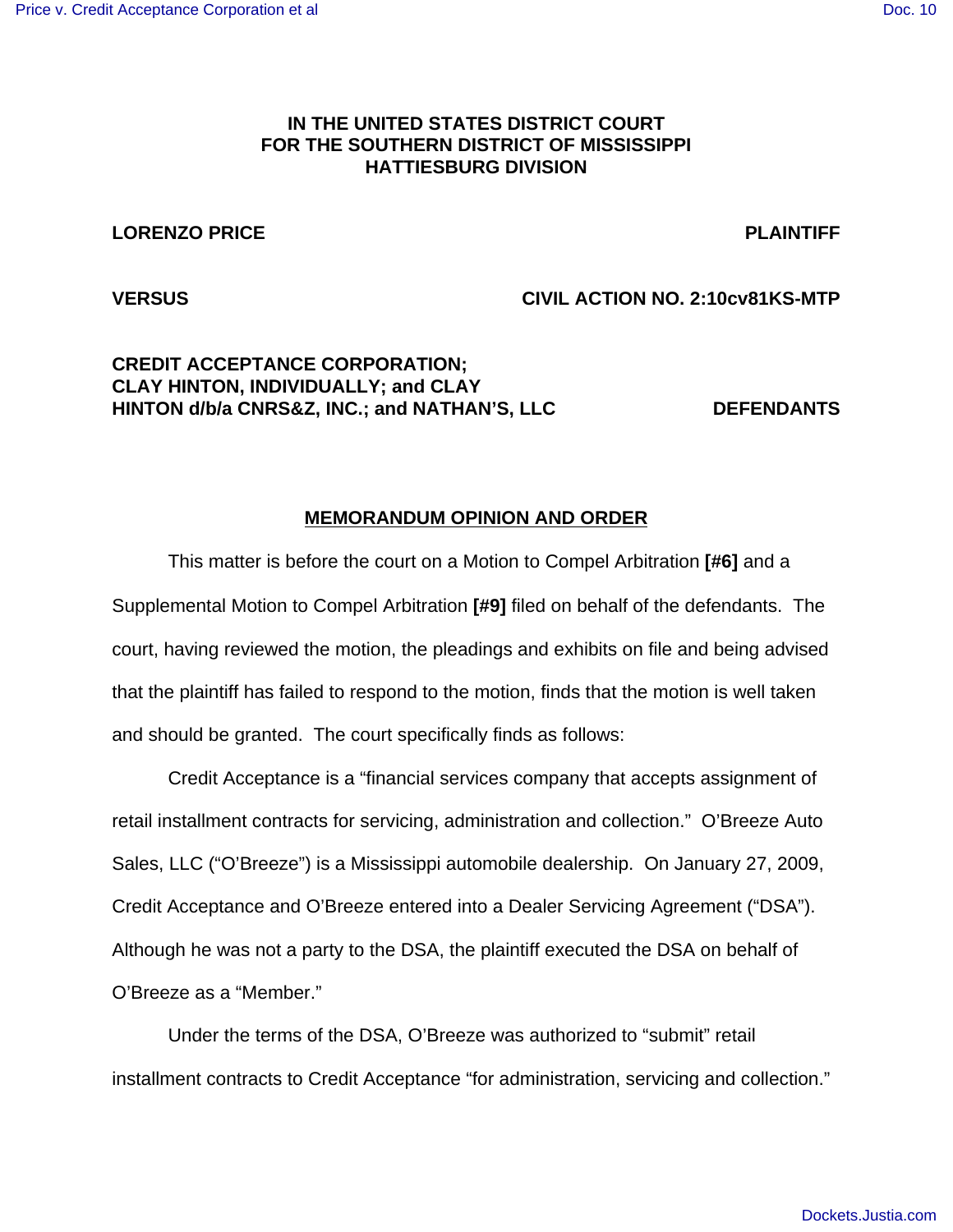The DSA also included an agreement to arbitrate disputes between Credit Acceptance

and O'Breeze (the "Arbitration Agreement"). The Arbitration Agreement provided:

Any disputes and differences arising between the parties in connection with or relating to this Agreement or the parties relationship with respect hereto shall be settled and finally determined by arbitration in accordance with the Commercial Arbitration Rules of the American Arbitration Association. The arbitration shall take place in Oakland County, Michigan and shall be conducted by three arbitrators, one of whom shall be selected by the Dealer, one selected by Credit Acceptance and the third by the two arbitrators so selected. Each party shall notify the other party of the arbitrators selected by it within 30 days of a written request from one party to the other for arbitration. In the event either party shall fail to select an arbitrator or fail to notify the other party of the arbitrator that it has selected within such time period, the arbitrator so selected by the other party shall select a second arbitrator. The decision and award of the arbitrators shall be in writing, and shall be final and binding upon the parties hereto. Judgment upon the award may be entered in any court having jurisdiction thereof or any application may be made to such court for judicial acceptance of or award in order of enforcement, as the case may be. Notwithstanding the foregoing, Credit Acceptance shall be entitled to seek equitable relief under this Agreement, pursuant to Section 4.03 in any court of competent jurisdiction, including any court in the State of Michigan, County of Oakland, or in the United States District Court of the Eastern District of Michigan, and Dealer consents to the jurisdiction thereof.

The plaintiff filed this suit in the Circuit Court of Forrest County, Mississippi on

March 8, 2010. The Complaint named Credit Acceptance, CNRS&Z, Inc. ("CNRS&Z"),

Nathan's, LLC ("Nathan's") and Clay Hinton ("Hinton") as defendants. Although

referenced in Paragraph 1 of the Complaint, O'Breeze is not a plaintiff or defendant.

The plaintiff contends that he and O'Breeze entered into a "selling

dealer/financier contract" with Credit Acceptance on April 1, 2009. He asserts that

Credit Acceptance refused to tender payments due to him under the DSA, and that

instead it provided those payments to Hinton. As a result, the plaintiff contends that he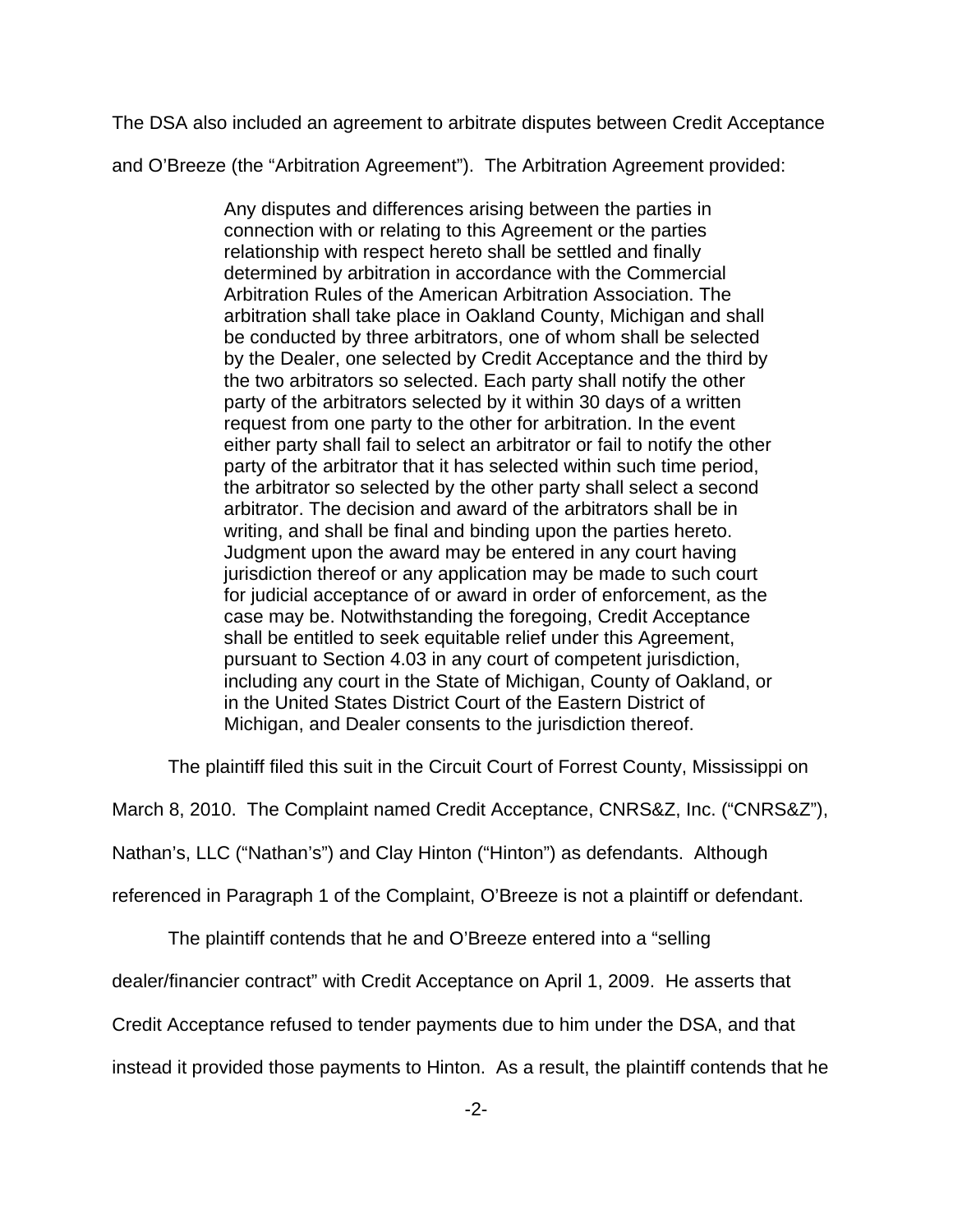has "suffered financial loss in the approximate amount of \$172,500." The Complaint asserts claims for "intentional misrepresentation, fraudulent inducement, fraudulent concealment, fraud and deceptive sales practices, breach of fiduciary or quasi-fiduciary duties, breach of the requirement to deal with the plaintiff honestly, fairly and in good faith, negligence, and negligent misrepresentation." The Complaint seeks \$250,000 for compensatory damages and an unspecified amount in punitive damages.

### **STANDARD OF REVIEW AND ANALYSIS**

The arbitrability of a claim brought in federal court is governed by Section 2 of the

Federal Arbitration Act (FAA) which provides, in pertinent part, that:

A written provision in . . . a contract evidencing a transaction involving commerce to settle by arbitration a controversy thereafter arising out of such contract or transaction, or the refusal to perform the whole or any part thereof . . . shall be valid, irrevocable, and enforceable, save upon such grounds as exist at law or in equity for the revocation of any contract.

9 U.S.C.A. § 2 (2007).

Controlling case law makes it clear that the FAA expresses a strong national policy in favor of arbitration, and any doubts concerning the scope of arbitrable issues should be resolved in favor of arbitration. *Southland v. Keating*, 465 U.S. 1, 10 (1983); *Mouton v. Metropolitan Life Ins. Co.*, 147 F.3d 453, 456 (5<sup>th</sup> Cir. 1998). This court has recognized the strong federal policy favoring enforcement of arbitration agreements, and is acutely aware of the Supreme Court's requirement "that [courts] 'rigorously enforce agreements to arbitrate.'" *Shearson/American Express Inc. v. McMahon*, 482 U.S. 220, 226 (1987) (quoting *Moses H. Cone Memorial Hosp. v. Mercury Const. Corp.* , 460 U.S. 1, 24 (1983). The FAA contemplates that parties that are aggrieved by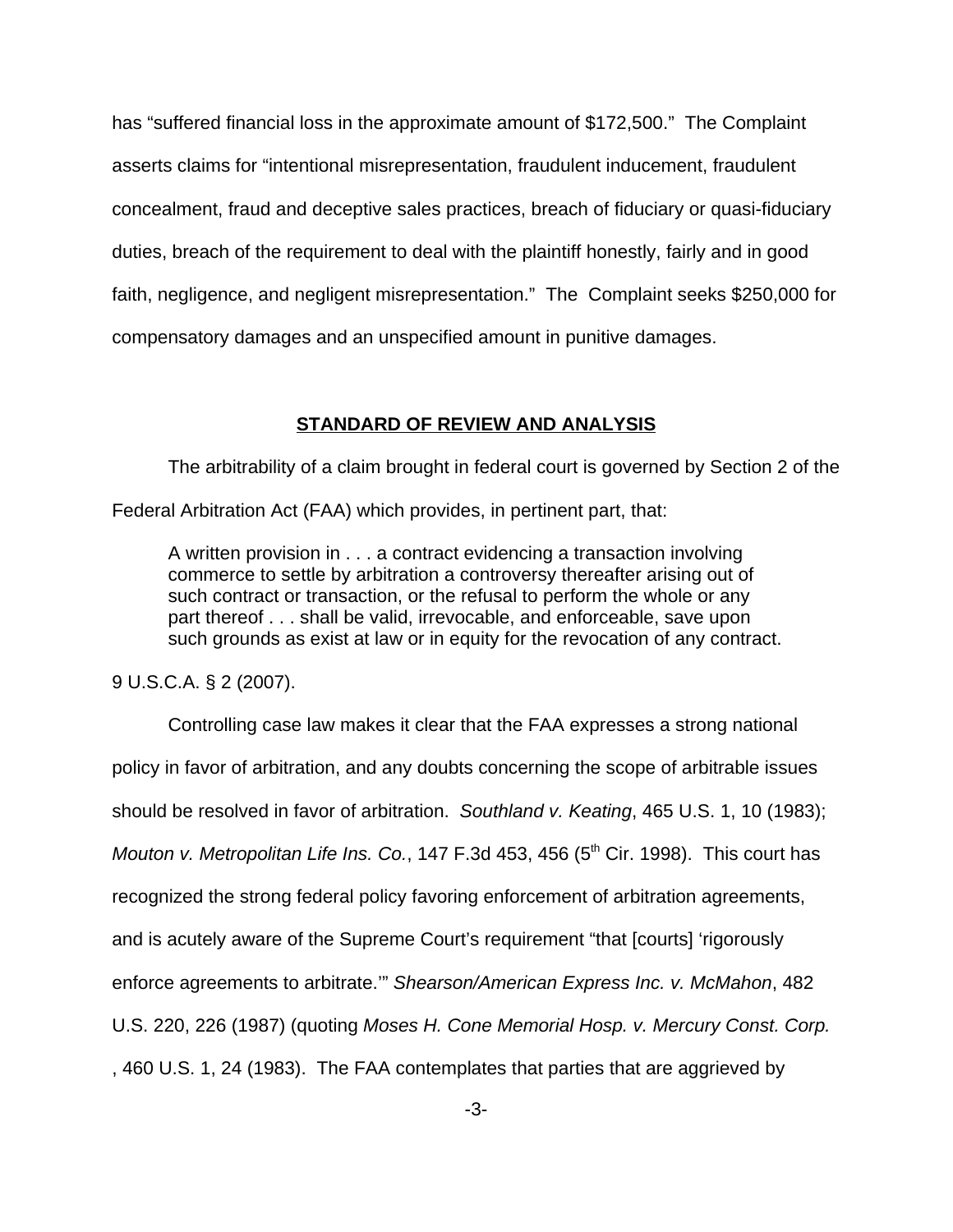another party's failure to arbitrate under a written agreement, may file a motion to stay the trial of an action until such arbitration has been had in accordance with the terms of the agreement. *See*, 9 U.S.C. § 3.

As provided for in Section 2 of the FAA, the contract in dispute must evidence a transaction involving interstate commerce. The Supreme Court has recognized that Congress, in enacting the Federal Arbitration Act, meant to exercise the full extent of its powers under the commerce clause of the Constitution to ensure that the FAA applies to any arbitration contract involving interstate commerce. *Allied-Bruce Terminix Companies Inc. v. Dobson*, 513 U.S. 265, 130 L. Ed. 2d 753 (1995). The transaction in this case constituted an interstate credit transaction imbuing it with the necessary interstate character. Credit Acceptance is a Michigan corporation. Both O'Breeze and the plaintiff are citizens of Mississippi. The DSA is governed by Michigan law. Thus, the FAA controls the enforcement of the Arbitration Agreement and arbitrability of the plaintiff's claims. Further, the plaintiff has not disputed that the transaction in question involves interstate commerce within the meaning of the FAA.

To determine whether parties should be compelled to arbitrate involves a twostep inquiry. *Webb v. Investacorp, Inc.*, 89 F.3d 252, 257-58 (5<sup>th</sup> Cir. 1996). First, the court must determine whether the parties agreed to arbitrate the dispute at issue. *Id.* at 258. This determination involves two additional considerations: (1) whether there is a valid agreement to arbitrate between the parties; and (2) whether the dispute in question falls within the scope of that arbitration agreement. *Id.*

The DSA contained the Arbitration Agreement. The Arbitration Agreement applies to "[a]ny disputes and differences arising between the parties in connection with

-4-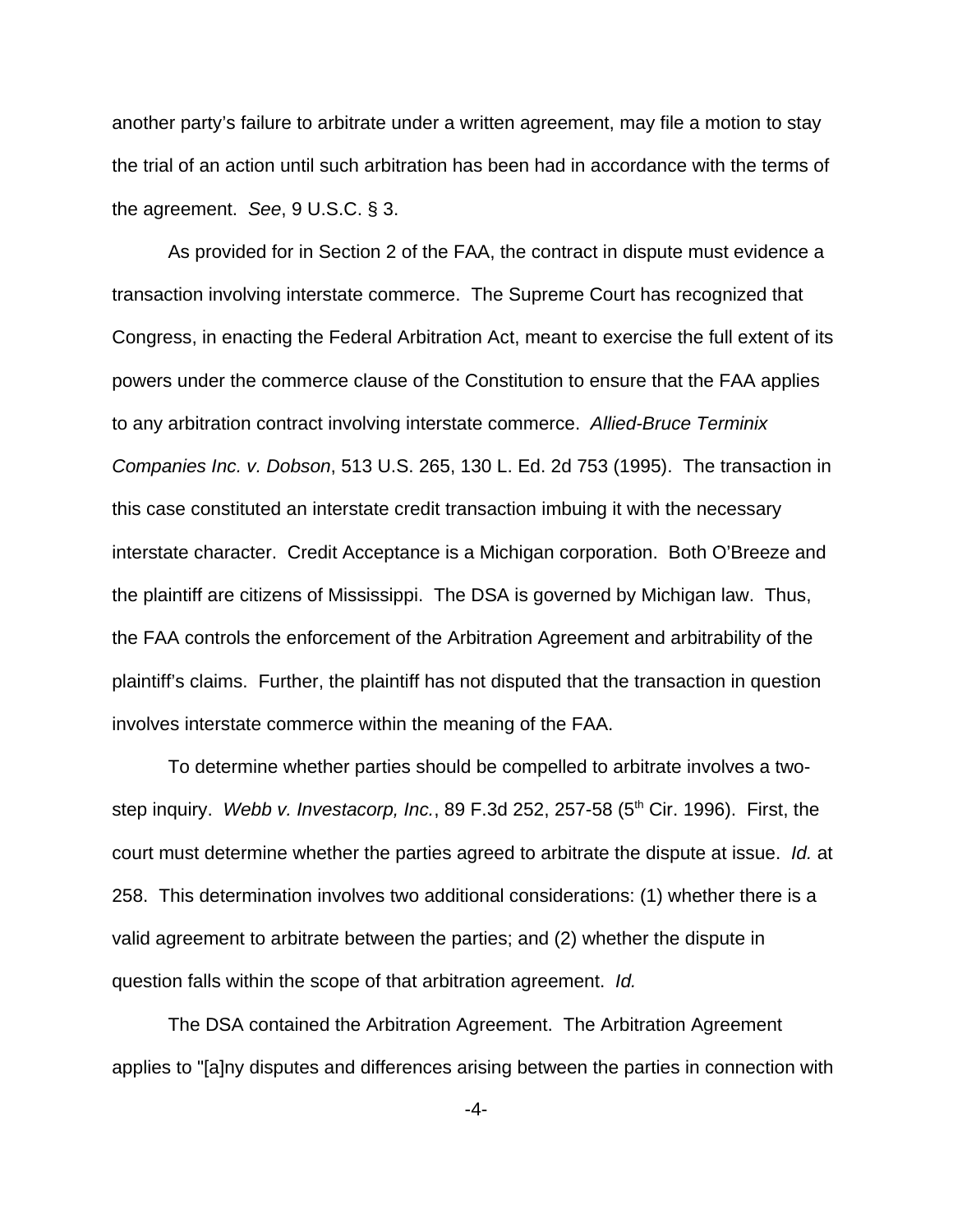or relating to this [DSA] or the parties relationship with respect hereto." Accordingly, the Arbitration Agreement constituted a valid and enforceable agreement to arbitrate all disputes relating to the DSA.

Arbitration clauses that apply to "all claims, demands, disputes or controversies of every kind or nature" are deemed to be very broad and cover all possible claims that might arise. *See Municipal Energy Agency of Mississippi v. Big Rivers Elec. Corp.*, 804 F.2d 338, 342 (5<sup>th</sup> Cir. 1986); *In re Sedco, Inc.*, 767 F.2d 1140, 1145 (5<sup>th</sup> Cir. 1985) ("[i]t is difficult to imagine broader general language than . . . 'any dispute'") (quoting *Caribbean S.S. Co. v. Sonmez Denizcilik Ve Ticaret A.S.*, 598 F.2d 1264, 1266 (2nd Cir. 1979)). Any doubt concerning the scope of an arbitration clause must be resolved in favor of coverage. *Harvey v. Joyce*, 199 F.3d 790, 793 (5<sup>th</sup> Cir. 2000); *City of Meridian v. Algernon Blair, Inc.*, 721 F.2d 525, 527 (5th Cir. 1983); *Mississippi Ins. Managers, Inc. v. Providence Washington Ins. Co.*, 72 F. Supp. 2d 689, 695 (S. D. Miss. 1999).

All of the claims asserted by the plaintiff are subject to binding arbitration. He asserted various causes of action against Credit Acceptance that are all premised upon the DSA. All of these claims, both *ex contractu* and *ex delicto*, must be arbitrated. *See Grigson*, 210 F.3d at 527 (holding that arbitration may not be avoided "by casting . . . claims in tort, rather than in contract."). By its explicit terms, the Arbitration Agreement covers all of the plaintiff's putative claims.

Even though he was not a party to the DSA, the plaintiff is nevertheless bound by the Arbitration Agreement based upon the claims he has asserted in this action. "Numerous federal circuit courts, including [the Fifth Circuit], have recognized the operation of the doctrine of equitable estoppel on non-signatories in an arbitration

-5-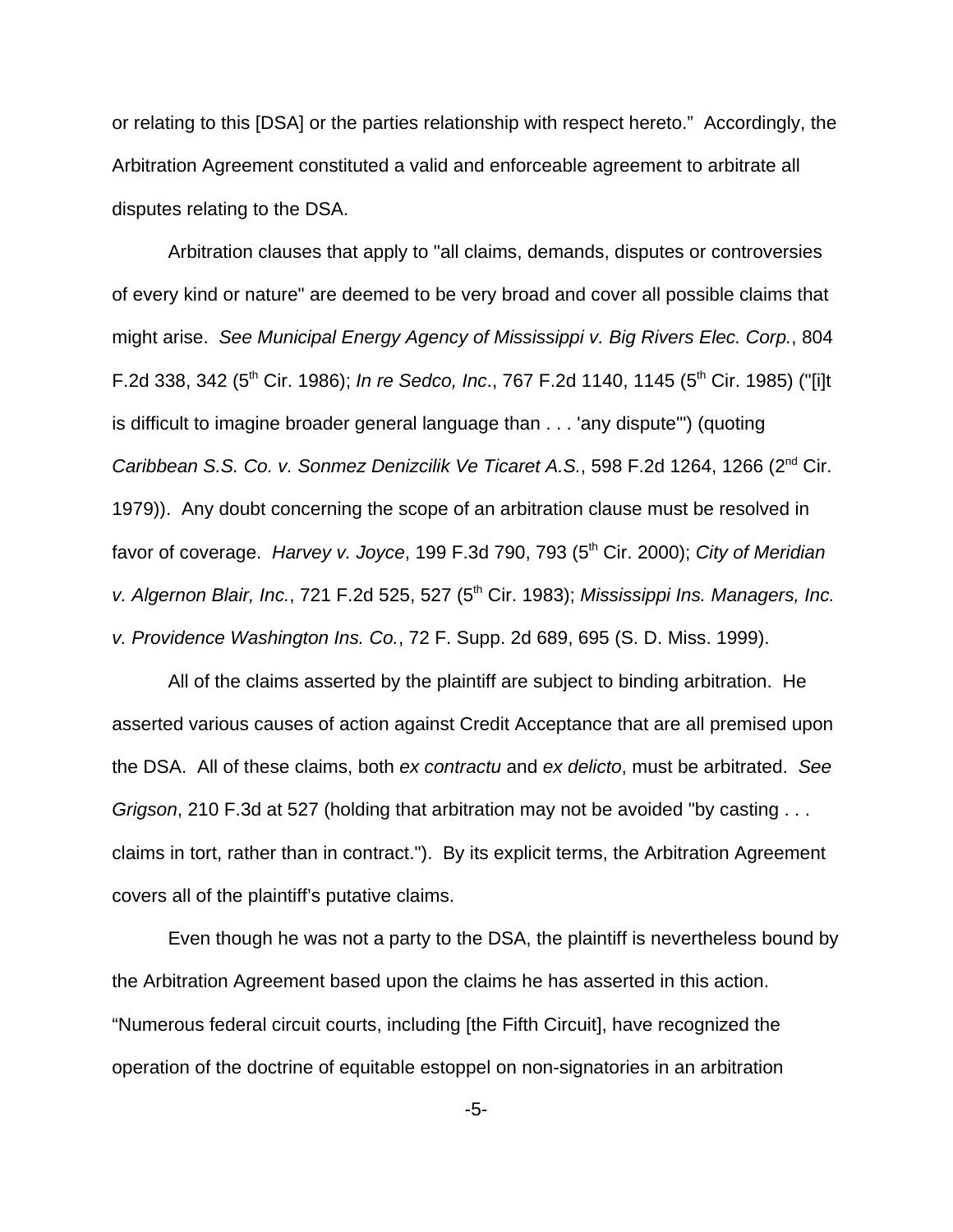context." *See Washington Mutual Finance Group, LLC v. Bailey*, 364 F.3d 260, 267 (5th Cir. 2004) (collecting cases). The doctrine prohibits a party from "claim[ing] the benefit of the contract and simultaneously avoid[ing] its burdens." *Id*. at 268 (citing *International Paper Co. v. Schwabedissen Maschinen & Anlagen GMBH, 206 F.3d 411, 418 (4<sup>th</sup> Cir.* 2000)).

In this matter, the plaintiff sued for payments he contends he is owed under the DSA: "due to the Defendants' unlawful diversion and conversions of payments owed by CAC to the Debtor under the contract, the Debtor suffered financial loss in the approximate amount of \$172,500.00." Having brought claims against Credit Acceptance based upon that contract, the plaintiff is now bound by the Arbitration Agreement.

Once the court finds that the parties agreed to arbitrate, it must then determine whether any legal constraints external to the parties' agreement foreclose the arbitration of the claims involved. The court can find no legal constraint which prevents this case from being submitted to arbitration. As stated, the plaintiff has failed to respond to this motion, thus, he has not presented any argument that this matter should not be submitted to arbitration. In fact, the court notes that although this matter was removed to this court on April 7, 2010, the plaintiff nevertheless filed a separate Motion to Compel Arbitration in the state court on or about May 21, 2010. The plaintiff's Motion concedes that "the contractual agreement provides that the claims asserted by the Plaintiff shall be referred to binding arbitration." The plaintiff, however, requests that "the Court appoint an arbitrator" rather than order that arbitration should proceed in accordance with the terms of the Arbitration Agreement. While improperly filed in state

-6-